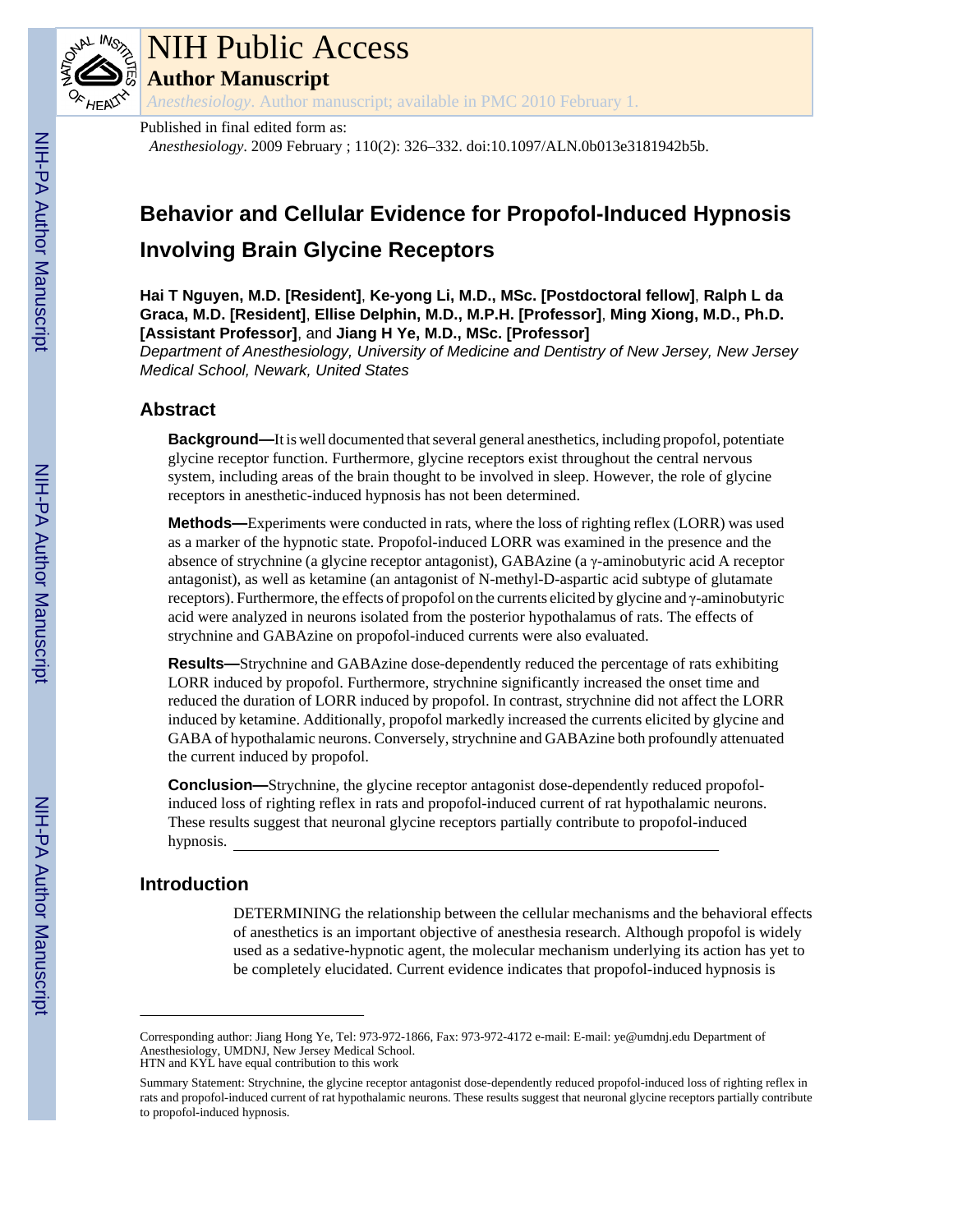mediated largely by enhancing the function of γ-aminobutyric acid A receptor, in particular those contains the  $\beta_3$  subunit  $\tilde{1}^2$ . 3. In addition, propofol inhibits hyperpolarization-activated cyclic nucleotide gated channels containing hyperpolarization-activated cyclic nucleotide gated 1 subunits, which is thought to contribute to its inhibition of mouse cortical pyramidal neurons 4.

Like γ-aminobutyric acid, glycine is one of the major inhibitory neurotransmitters in the central nervous system 5,6. Glycine is thought to predominantly exhibit its effects in the spinal cord and brain stem  $^{7,8}$ . However, functional glycine receptors (GlyRs) exist throughout the central nervous system, including the hypothalamus  $9,10$ . Previous studies have demonstrated that propofol potentiated the glycine currents  $(I_{\text{Gly}})$  of spinal neurons  $^{11,12}$ , and in an expression system  $13$ . In particular, propofol has been shown to restore the function of "hyperkplexic" mutant GlyRs  $14$ . Furthermore, the GlyR antagonist strychnine partially blocked the current elicited by propofol ( $I_{PRO}$ ) in hypothalamic neurons  $15'$  and in spinal neurons  $12$ . However, the role of GlyRs in propofol-induced hypnosis has not been determined. In the current study, we performed experiments in rats comparing the loss of righting reflex (LORR) induced by propofol in the absence and presence of strychnine and the γ-aminobutyric acid A receptor antagonist GABAzine. In addition, we evaluated the effects of propofol on the currents induced by glycine ( $I_{\text{Gly}}$ ) and by  $\gamma$ -aminobutyric acid ( $I_{\text{GABA}}$ ), as well as the effects of strychnine and GABAzine on the  $I_{PRO}$  in neurons isolated from the posterior hypothalamus, which is a pivotal area in the sleep pathway.

#### **Materials and Methods**

#### **Animal preparation**

The experimental protocol conformed to the Guide of National Institute of Health for the Care and Use of Laboratory Animals and was fully approved by the Institutional Animal Care and Use Committee of the University of Medicine and Dentistry of New Jersey, Newark, NJ.

For *in vivo* experiments, female adult Sprague-Dawley rats (250-350 g) were individually housed under controlled conditions (20-22°C), with plentiful access to water and food *ad libitum*.

#### **Assessment of hypnosis**

The primary endpoint for evaluation of the hypnotic state was the LORR, which was defined as the inability of animals to right themselves when positioned in a supine position. Specifically, after injection of propofol or ketamine, the rats were gently turned onto their backs immediately and thereafter at 5-minute intervals. If they did not regain their posture within 10 seconds, then they were recorded as having lost their righting reflex. The estimation of LORR was made by observers who did not know what prior drug treatment the animals had received. In experiments measuring hypnosis, the righting reflex was considered restored when animals first regained an upright position by standing on their feet. The onset time, duration and percentage of animals exhibiting LORR were measured.

#### **Cannulae implantation**

Rats were anesthetized using sodium pentobarbital (20 mg/kg, intraperitoneal injection), and were prepared for aseptic surgery and secured into a stereotaxis frame. Cannulae (22G, 11 mm length) (Plastics One Inc, Roanoke, VA) were positioned for injection into the intracerebralventricular space (ICV) at 5.2 mm anteroposterior, -1.0 mm in the mediolateral, and -9.1 mm dorsoventrical from Bregma 16. Cannulae were affixed with dental resin (Orthodontic Resin, Caulk Company, Mitford, DE) and animals were allowed to recover for at least seven days. After completion of all experiments, animals were sacrificed by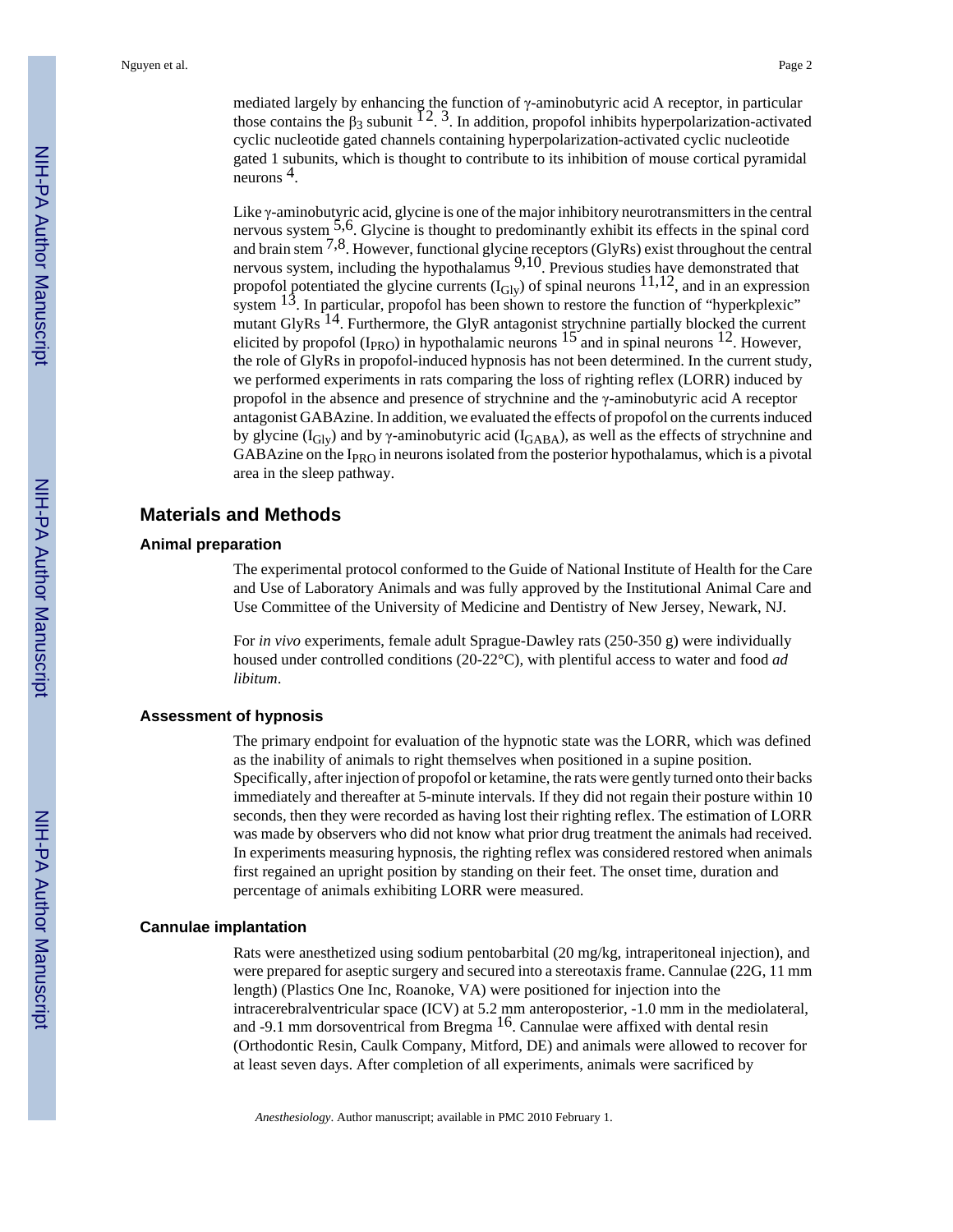administering an overdose of sodium pentobarbital and were perfused through the heart with 10% buffered formalin. Frozen sections of the brain were cut on a cryostat (50 μm) and stained with cresyl violet to assess the implantation position of the cannulae.

#### **Isolation of neurons**

The brain slices were prepared as described previously  $10,17$ . In brief, rats, aged 12-24 postnatal days, were anesthetized and then sacrificed by decapitation. The brain was quickly excised and coronally sliced (300 μm) with a VF-200 Slicer (Precisionary Instruments INC, Greenville, NC). This was done in ice-cold modified glycerol-based artificial cerebrospinal fluid saturated with  $95\%O_2/5\%$  CO<sub>2</sub> (carbogen) containing (in mM): 250 glycerol, 2.5 KCl, 1.2 NaH<sub>2</sub>PO<sub>4</sub>, 1.2 MgCl<sub>2</sub>, 2.4 CaCl<sub>2</sub>, 26 NaHCO<sub>3</sub>, and 11 glucose <sup>17</sup>. Midbrain slices were then kept in carbogen-saturated regular artificial cerebrospinal fluid at room temperature (22- 24°C) for at least one hour before use. Regular artificial cerebrospinal fluid has the same composition as glycerol-based artificial cerebrospinal fluid except that glycerol was replaced with 126 mM NaCl.

For cell isolation, midbrain slices containing the posterior hypothalamus were first incubated in oxygenated standard extracellular solution containing 0.3 mg/ml papain (from papaya latex; Sigma, St. Louis, MO) at room temperature for 15 minutes. The standard extracellular solution contained (in mM): 140 NaCl, 5 KCl, 2 CaCl<sub>2</sub>, 1 MgCl<sub>2</sub>, 10 HEPES, and 10 glucose (320) mOsm, pH set to 7.3 with Tris base). The slices were then incubated in enzyme-free standard extracellular solution. The posterior hypothalamic region was dissected out under an inverted microscope and single cells were dissociated by trituration using two fire-polished glass pipettes with gradually narrowing diameters. The cells settled to the bottom of the culture dish within 20 min and were ready for electrophysiological recordings.

#### **Electrophysiological measurements**

Whole-cell currents were recorded at a holding potential of 0 mV using an Axopatch 200B amplifier, via a Digidata 1322A analog-to-digital converter, and pClamp 9.2 software (Molecular Devices Co., Foster city, CA) at room temperature (22- 24 °C), using a pipette solution containing (in mM):  $135 \text{ CsF}$ ,  $5 \text{ KCl}$ ,  $2 \text{ MgCl}_2$ ,  $10 \text{ HEPES}$ ,  $2 \text{ Mg ATP}$ ,  $0.2 \text{ GTP}$ ,  $p\text{H}$ 7.2, osmolarity 280 - 300 mOsm.

#### **Chemicals and application**

Propofol, ketamine, glycine, strychnine, and GABAzine (SR-95531) (Sigma Chemical Company, St. Louis, MO) were prepared in normal saline solutions. Solutions were applied to a dissociated neuron with a superfusion system via a Y-tube perfusion system  $^{18}$ . The propofol used for intravenous administration (IV) was from AstraZeneca Pharmaceuticals LP (Wilmington, DE).

#### **Statistical analysis**

Data were statistically compared using a Student's t-test at a significance level of  $P < 0.05$  using Sigma plot (Systat Software Inc., San Jose, CA) for statistical analyses. For all experiments, average values are expressed as mean  $\pm$  SEM. Dose-response data were fitted as previously described  $3,19$  to a logistic equation of the following form:

 $P=100D^{n}/(D^{n}+(ED_{50})^{n})$ 

where P is the percent of the population anesthetized, D is the drug dose, n is the slope parameter, and  $ED_{50}$  is the drug dose for a half-maximal effect.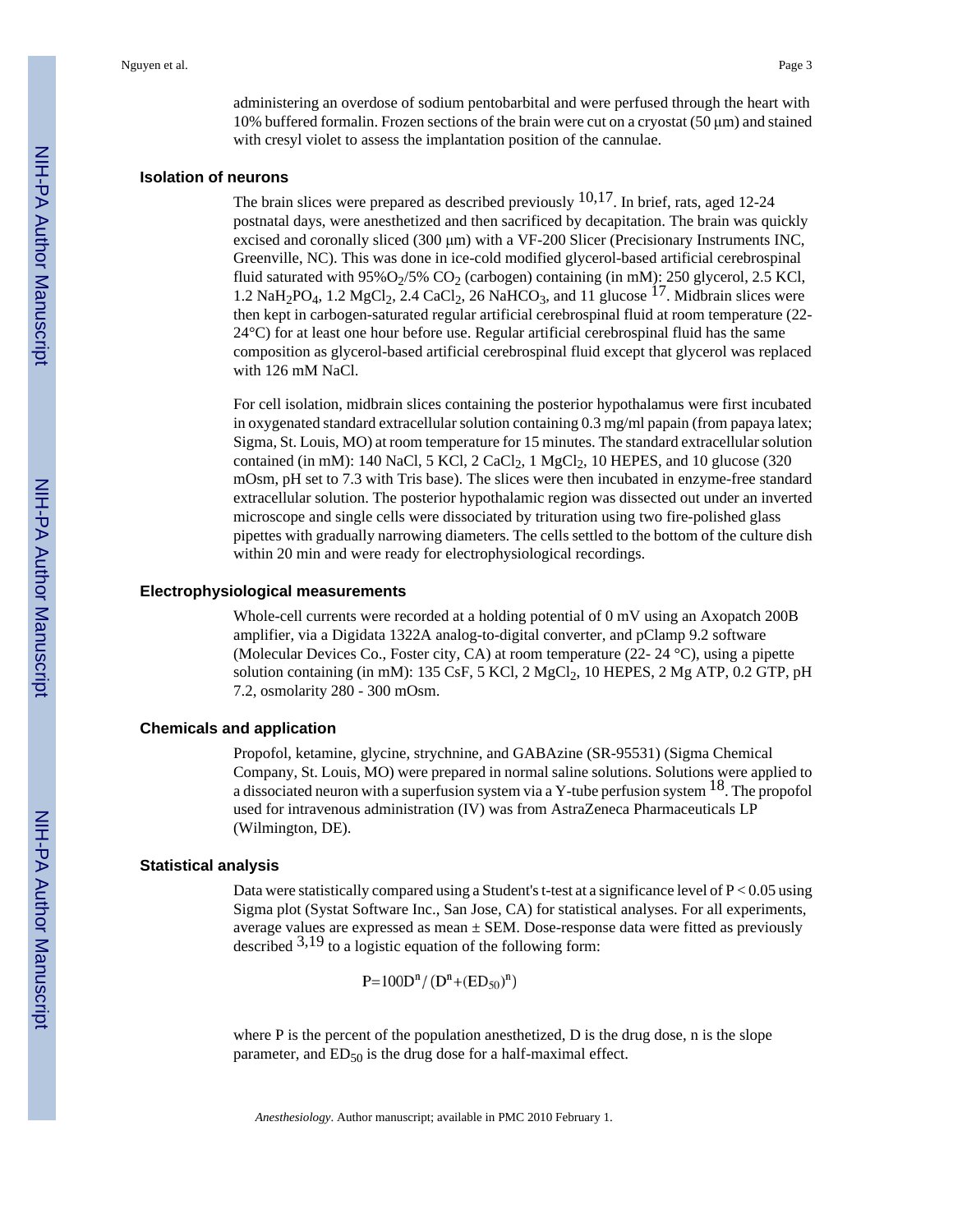#### **Results**

#### **Strychnine (IP) Attenuates Hypnosis Induced by Propofol (IP), but not by Ketamine (IP)**

We first tested whether systemic (IP) administration of strychnine could attenuate propofolinduced hypnosis. We used the LORR score as our primary measure for hypnosis because the concentrations of anesthetics that are necessary to produce the hypnotic state in humans are similar to those needed to induce LORR in rodents  $1,3,20,21$ . As expected, strychnine (IP) dose-dependently reduced the percentage of rats exhibiting LORR in response to propofol (IP). Specifically, 0.1, 0.3, 0.5, and 0.75 mg/kg strychnine reduced the LORR induced by 100 mg/ kg propofol to 100%, 100%, 75%, and 56%, respectively. A comparable result was observed when strychnine was given subcutaneously. Strychnine (0.75 mg/kg, IP) induced a large rightward shift of the LORR dose-response curve to propofol and significantly increased the median effective dose (ED<sub>50</sub>) of propofol from  $69.0 \pm 0.8$  mg/kg (mean  $\pm$  SEM) to  $96.0 \pm 2.3$  $mg/kg (P = 0.048$ , Fig. 1A). The subcutaneous administration of GABAzine also reduced the percentage of rats exhibiting LORR in response to propofol (IP). The effect was dependent on the concentrations of GABAzine: 3 and 5 mg/kg GABAzine reduced the LORR induced by 100 mg/kg propofol to 66.6%, and 33.3%, respectively. The systemic administration of GABAzine (5 mg/kg, subcutaneous injection) resulted in a rightward shift of the LORR doseresponse curve to propofol and increased the ED<sub>50</sub> of propofol to  $104.5 \pm 5.1$  mg/kg (P = 0.028, Fig. 1A). There was no significant difference between the dose-response curve to propofol generated in the presence of GABAzine (5 mg/kg, subcutaneous injection) and that in the presence of strychnine (0.75 mg/kg, IP) (P = 0.39). Ketamine exemplifies another class of anesthetics which has no effect on GlyRs, but reduces excitatory neurotransmission by inhibiting the N-methyl-D-aspartic acid subtype of glutamate receptors  $^{22}$ . The percentage of animals exhibiting LORR in response to 35, 50, and 150 mg/kg (IP) of ketamine was not changed in the absence or the presence of strychnine (0.75 mg/kg, IP, Fig. 1B). Accordingly, the ED<sub>50</sub> of ketamine was virtually the same in the absence  $(33.3 \pm 0.5 \text{ mg/kg})$  and the presence  $(33.2 \pm 10.4 \text{ mg/kg})$  of strychnine (P > 0.8, Fig. 1B). This finding shows that systemic strychnine does not act `non-specifically' to attenuate responses to all anesthetic agents; for example, by causing a generalized increase in neuronal excitability. These data indicate that propofol is less effective as a hypnotic agent in the presence of a GlyR antagonist and probably exerts its hypnotic effect, in part, through GlyRs. Of note, strychnine reduced LORR in 25% of the (2/8) rats receiving 100 mg/kg ketamine. The underlying mechanism for this effect warrants further investigation.

#### **Strychnine (ICV) Attenuates Hypnosis Induced by Propofol (IV), but not by Ketamine (IV)**

To confirm that GlyRs located in the brain are responsible for the effect of strychnine, strychnine was injected into the intracerebralventricular space and propofol (IV) was used to induce LORR in a dose-dependent manner (Fig. 2A1). Strychnine (50 μg/25 μL, ICV) induced a rightward shift in the percentage of rats exhibiting LORR induced by propofol (IP) and increased the median effective dose (ED<sub>50</sub>) of propofol from 5.18  $\pm$  0.02 mg/kg to 5.53  $\pm$  0.07 mg/kg ( $P = 0.017$ , Fig. 2A1).

Additionally, strychnine (50  $\mu$ g/25  $\mu$ L, ICV) significantly prolonged the onset time (control, 4.6  $\pm$  0.2 sec; strychnine, 6.0  $\pm$  0.3 sec; P < 0.01, n = 6, Fig. 2A2), and reduced the duration (control,  $19.03 \pm 3.04$  min; strychnine,  $10.77 \pm 1.39$  min; P < 0.05, n = 6) of LORR induced by 10 mg/kg propofol (IV, Fig. 2A3). Similar results were observed when other doses (9 and 12 mg/kg) of propofol were used (Fig. 2A2, A3). Thus, propofol (IV) is less effective as a hypnotic in the presence of strychnine (ICV).

As a comparison, we tested the LORR induced by ketamine (IV) in the absence and presence of strychnine (50 μg/25 μL, ICV). As expected, ketamine (20-30 mg/kg, IV) induced LORR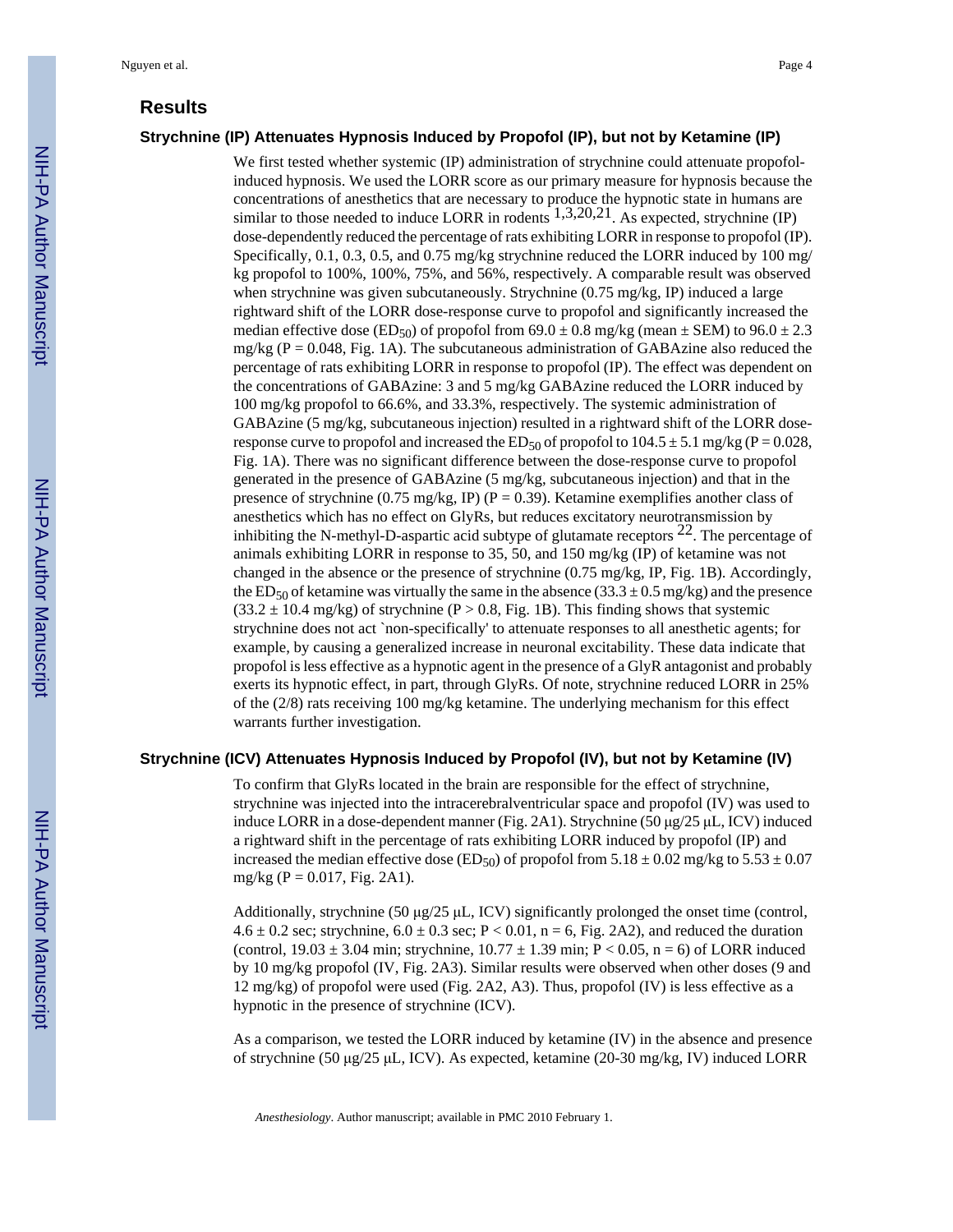in a dose-dependent manner. The percent LORR, the onset time, and the duration of LORR induced by ketamine (IV) were essentially the same with or without strychnine (Fig. 2B1-3).

These data indicate that the attenuation of propofol-induced hypnosis by strychnine is a result of blocking the brain GlyRs, instead of non-specific excitatory effects in the central nervous system.

#### **Propofol Enhances IGly of Hypothalamus Neurons**

The above *in vivo* experiments indicate that propofol-induced hypnosis involves brain GlyRs. We next examined the effects of propofol on  $I_{\text{Glv}}$  using patch clamp techniques. The  $I_{\text{Glv}}$  were elicited by the application of glycine to neurons isolated from the posterior hypothalamus of rat brains. All neurons tested responded to the application of glycine. The posterior hypothalamus is a key region in the brain sleep pathway  $233$ . At a holding potential of 0 mV, application of glycine (30 μM) elicited an outward current, which was completely abolished by strychnine (Fig. 3A), indicating the presence of strychnine-sensitive GlyRs in the posterior hypothalamic neurons. When applied together with propofol, the current was substantially larger. However, strychnine eliminated this current, indicating that it was mediated by strychnine-sensitive GlyRs. We next measured the  $I<sub>Gly</sub>$  elicited by 10  $\mu$ M glycine in the presence of varying concentrations of propofol. When applied separately, glycine and propofol each elicited an outward current (Fig. 3B). To quantify the propofol-glycine interaction, we first normalized the peak current amplitude elicited by 10  $\mu$ M propofol, or by the mixture of glycine plus propofol to the peak current induced by  $10 \mu M$  glycine. On average, the peak current amplitude elicited by 10 μM propofol was  $108.5 \pm 7.5\%$  (n = 7) of that by 10 μM glycine. The peak amplitude elicited by the mixture (10  $\mu$ M glycine and 10  $\mu$ M propofol) was  $382.2 \pm 98.5\%$  (n = 7) of that elicited by 10 µM glycine. This value is considerably greater than the sum of 10 μM glycine and 10 μM propofol (100 + 109 = 209). This result indicates that propofol and glycine have a synergistic effect. Figure 3C summarizes the result of 3 to 7 cells indicating that the peak amplitude of the  $I<sub>Gly</sub>$  increased with the increasing concentrations of propofol. That is, the normalized values of peak amplitude elicited by 10  $\mu$ M glycine in the presence of 0, 3, 10, 30, and 100  $\mu$ M propofol were 0, 54.8  $\pm$  5.2% (n = 3, p = 0.06), 382.2  $\pm$ 98.5% (n = 7, p < 0.01),  $385.6 \pm 128.9$ % (n = 5, p < 0.05), and  $431.3 \pm 29.2$ % (n = 3, p < 0.01), respectively. The apparent  $EC_{50}$  for propofol was  $5.4 \pm 0.6 \mu M$ .

To further characterize the propofol potentiation of  $I_{\text{Giv}}$ , we evaluated the effects of propofol on currents elicited by varying concentrations of glycine (3, 10, 15, 30, and 100 μM). While propofol profoundly increased the current elicited by 3, 10, and 15  $\mu$ M glycine, it had no significant effect on the current elicited by 30 and 100 μM glycine (Fig. 4A1-A3, B1, B2). Propofol  $(10 \mu M)$  shifted the concentration-response curve of glycine to the right and decreased the EC<sub>50</sub> for glycine from 35.7  $\pm$  3.1  $\mu$ M in controls to 11.1  $\pm$  2.9  $\mu$ M in the propofol group (Fig. 4A3). Similarly, 1 μM propofol enhanced the currents induced by 10, 15, 30, and 100 μM glycine by 1395 ± 567 % (n = 4, P = 0.03), 741 ± 144% (n = 5, P = 0.01), 17 ± 19% (n = 5, P = 0.5), and 8  $\pm$  15% (n = 5, P = 0.6), respectively. These data suggest that propofol acts on the GlyR to increase its affinity for agonist or it functions as a positive allosteric modulator of GlyRs <sup>12</sup>. Similarly, propofol (1 μM) enhanced currents induced by 0.1, 1, 10, and 100 μM  $γ$ -aminobutyric acid by 293 ± 158 % (n = 3, P = 0.2), 497 ± 114% (n = 3, P = 0.04), 55 ± 42%  $(n = 4, P = 0.16)$ , and  $-44 \pm 16\%$   $(n = 3, P = 0.14)$ , respectively (Fig. 4C1, C2).

Propofol alone dose-dependently induced an outward current in hypothalamic neurons (Fig. 5A1). Propofol (1, 3, 10, 30, and 100  $\mu$ M) induced currents with the amplitudes of 15  $\pm$  5 (n  $= 5$ ),  $35 \pm 18$  (n = 5),  $174 \pm 49$  (n = 11),  $441 \pm 85$  (n = 11), and  $877 \pm 199$  pA (n = 4), respectively. The apparent EC<sub>50</sub> of propofol alone was 26.4  $\pm$  3.4  $\mu$ M (Fig. 5A2). Strychnine (1  $\mu$ M) and bicuculline (10 μM) suppressed the current induced by 30 μM propofol by  $46.6 \pm 3.7\%$  (n = 11, P < 0.01) and by  $58.9 \pm 4.9\%$  (n = 4, P < 0.05), respectively (Fig. 5B1-B3).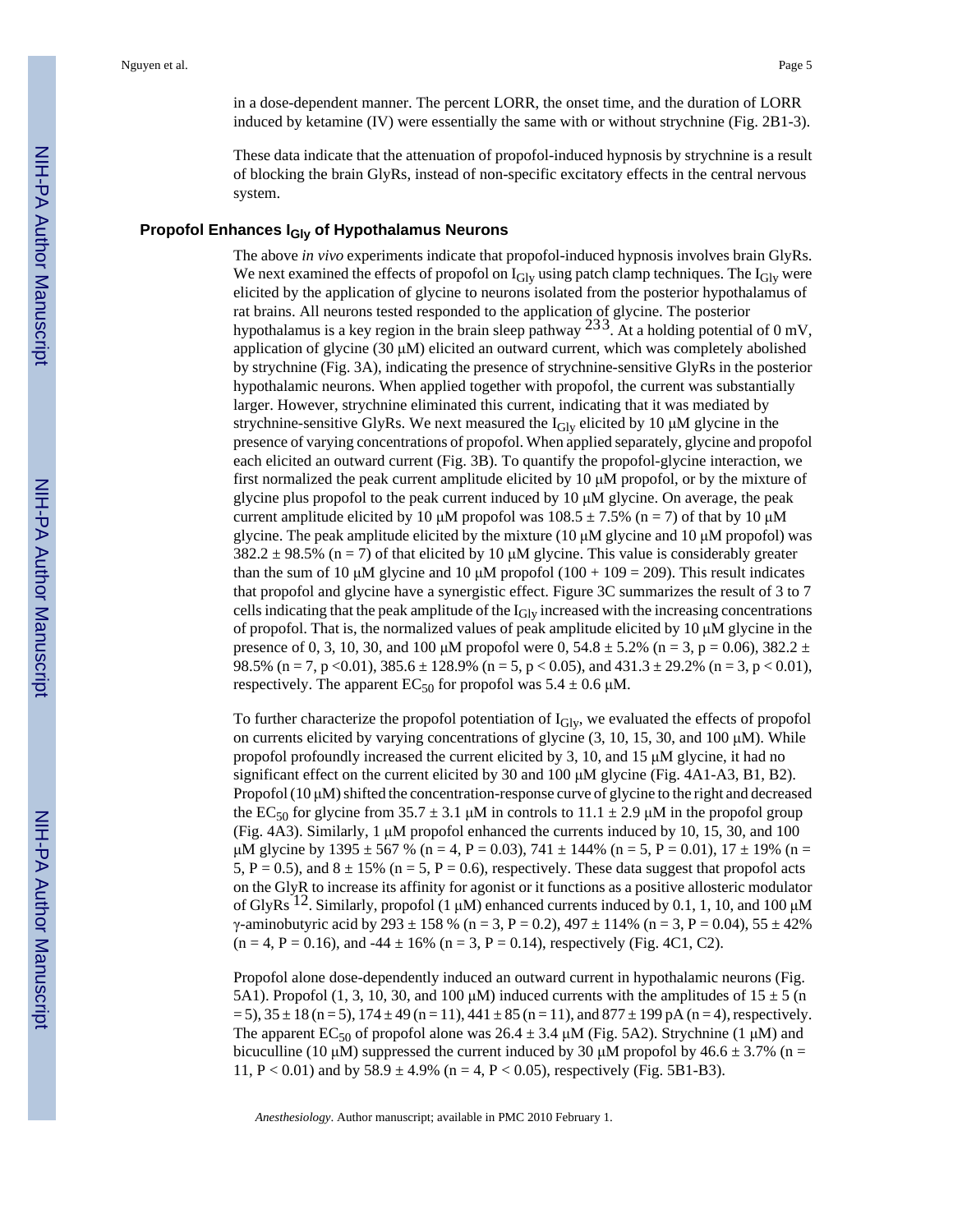#### **Discussion**

Our major finding is that the GlyRs in the brain contribute to propofol-induced hypnosis. Our result shows that strychnine reduced the percentage of animals exhibiting LORR in response to propofol, prolonged the onset time but reduced the duration of LORR induced by propofol, and did not alter the LORR induced by ketamine. These results indicate that strychnine attenuation of propofol-induced LORR is a result of the blockade of brain GlyRs, instead of a generalized increase in neuronal excitability. Finally, in keeping with *in vivo* observations, our *in vitro* patch-clamp data indicate that propofol potentiates the I<sub>Gly</sub> from posterior hypothalamic neurons. Thus, the current investigation provides the first behavioral and cellular evidence indicating that brain GlyRs contribute to the hypnotic effect of propofol.

Interestingly, systematic strychnine produced an effect which is comparable to that of systemic GABAzine regarding the attenuation of LORR induced by propofol (Fig. 1A). These data indicate that both GlyRs and γ-aminobutyric acid A receptors play a crucial role in the propofolinduced hypnotic state. Our data are in general agreement with a previous study showing that γ-aminobutyric acid A receptor blockade antagonizes the action of propofol but not ketamine 3,24. Based on our observations, we hypothesize that propofol potentiates the function of GlyRs in neurons within the sleep pathway, increases the influx of chloride ions, and hyperpolarizes neurons. Thus, these appear to be, at least in part, the cellular and molecular consequences of propofol administration that contribute to its hypnotic effect.

Moreover, our *in vivo* observations are supported by the results of our *in vitro* experiments. Our patch clamp data indicate that functional GlyRs exist in posterior hypothalamic neurons. Propofol significantly enhanced  $I_{\text{Giv}}$ , indicating that these GlyRs are sensitive to propofol. Our *in vitro* observation is consistent with previous studies regarding propofol potentiation of  $I_{\text{Gly}}$  12,13. In addition, we observed that propofol substantially enhanced  $I_{\text{GABA}}$ , which is consistent with previous reports  $11-13,15,25$ . Interestingly, the I<sub>PRO</sub> of neurons from different brain areas appear to have significantly different sensitivities to strychnine. Strychnine (1 μM) produced a 47% inhibition of the  $I_{PRO}$  of posterior hypothalamic neurons, but only a 10% inhibition of the I<sub>PRO</sub> of hypothalamic paraventricular nucleus neurons  $15$ . We interpret these data to signify differences among brain regions.

GlyRs are modulated by a number of drugs, including volatile and intravenous anesthetics  $26$ . Volatile anesthetics, such as halothane, chloroform, and ether enhance the function of GlyRs in rat medullary neurons  $^{27}$ , in rat hippocampal neurons  $^{28}$ , in recombinant systems with transiently transfected cells  $2^9$ , and in Xenopus oocytes  $27,30$ . GlyRs in the spinal cord have been recognized as the most credible candidates for mediating immobility caused by volatile anesthetics 31,32. Furthermore, some intravenous anesthetics such as propofol and pentobarbital potentiate the cellular response to glycine in a homomeric expression system  $30$  and in spinal dorsal horn neurons  $12$ . Our current investigation provides compelling evidence that brain GlyRs play a considerable role in propofol-induced hypnosis.

## **Acknowledgment**

The authors appreciate the technical help of John Le (MS, New Jersey Graduate School, Newark, NJ), Urvi Bhavsar (BA, Rutgers University, Newark, NJ), Kimberly Sokol (MS, New Jersey Graduate School, NJ), Radhika Shah (BA, New Jersey Medical School, Newark, NJ), Yan Gao (BA, New Jersey Medical School, Newark, NJ), Linda Huang (BA, New Jersey Medical School, Newark, NJ), Ho Yin Aaron Shiu (BA, New York College of Osteopathic Medicine of New York Institute of Technology, NY, NY), Victor La (John Hopkins University, Baltimore, MD), Barrett Warden (University of Pittsburgh, PA) and Devang Patel (North Bergen High School, North Bergen, NJ).

Financial supports: This work is made possible by Foundation of University of Medicine and Dentistry of New Jersey, Newark, NJ; National Institute of Health, Bethesda, MD, grants: AA015925, AT 001182 and AA016964.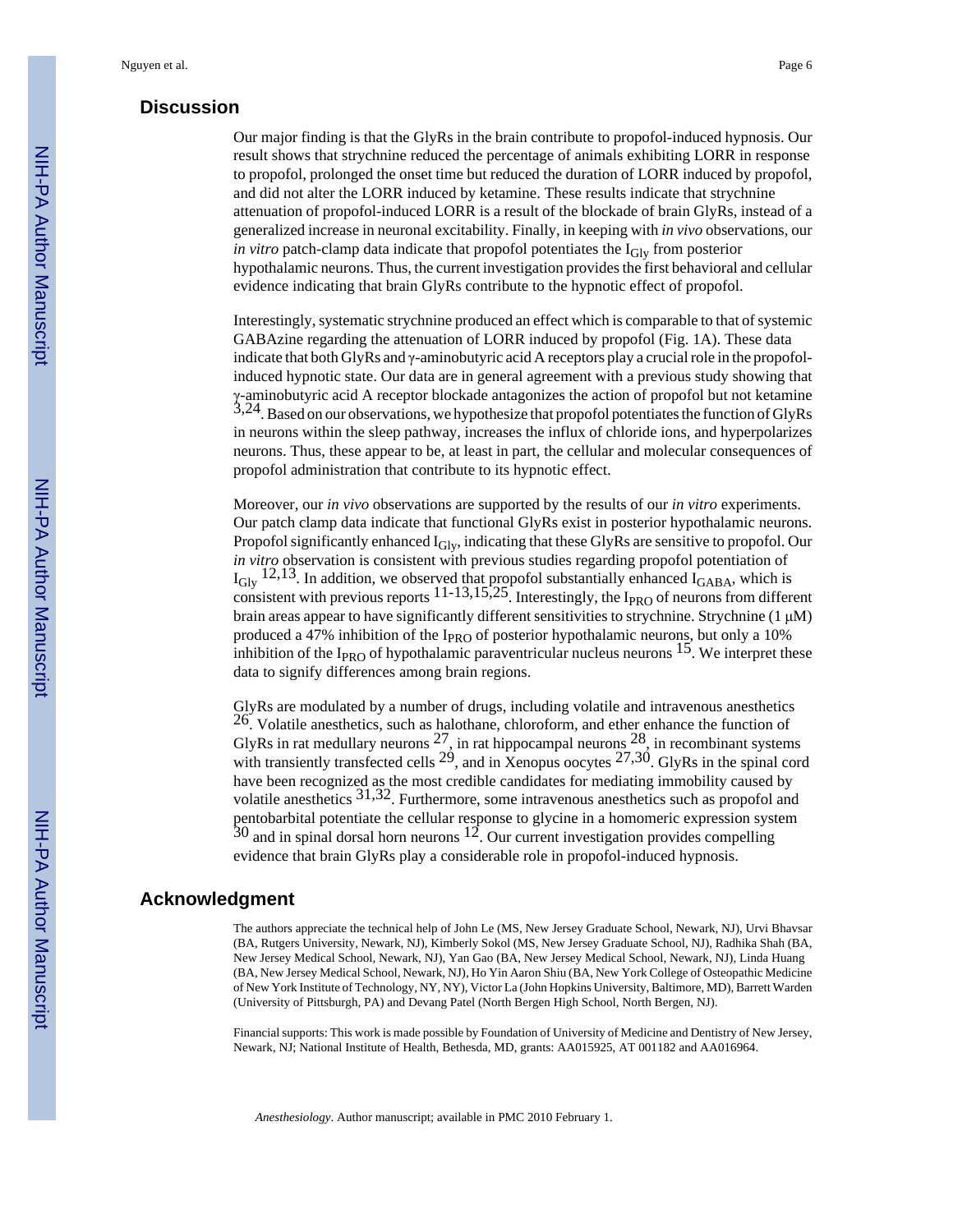### **References**

- 1. Rudolph U, Antkowiak B. Molecular and neuronal substrates for general anaesthetics. Nat Rev Neurosci 2004;5:709–20. [PubMed: 15322529]
- 2. Jurd R, Arras M, Lambert S, Drexler B, Siegwart R, Crestani F, Zaugg M, Vogt KE, Ledermann B, Antkowiak B, Rudolph U. General anesthetic actions in vivo strongly attenuated by a point mutation in the GABA(A) receptor beta3 subunit. FASEB J 2003;17:250–2. [PubMed: 12475885]
- 3. Nelson LE, Guo TZ, Lu J, Saper CB, Franks NP, Maze M. The sedative component of anesthesia is mediated by GABA(A) receptors in an endogenous sleep pathway. Nat Neurosci 2002;5:979–84. [PubMed: 12195434]
- 4. Chen X, Shu S, Bayliss DA. Suppression of ih contributes to propofol-induced inhibition of mouse cortical pyramidal neurons. J Neurophysiol 2005;94:3872–83. [PubMed: 16093340]
- 5. Betz H. Structure and function of inhibitory glycine receptors. Q Rev Biophys 1992;25:381–94. [PubMed: 1284091]
- 6. Kuhse J, Betz H, Kirsch J. The inhibitory glycine receptor: architecture, synaptic localization and molecular pathology of a postsynaptic ion-channel complex. Curr Opin Neurobiol 1995;5:318–23. [PubMed: 7580154]
- 7. Curtis DR, Hosli L, Johnston GA. A pharmacological study of the depression of spinal neurones by glycine and related amino acids. Exp Brain Res 1968;6:1–18. [PubMed: 5721755]
- 8. Young AB, Snyder SH. Strychnine binding associated with glycine receptors of the central nervous system. Proc Natl Acad Sci U S A 1973;70:2832–6. [PubMed: 4200724]
- 9. Akaike N, Kaneda M. Glycine-gated chloride current in acutely isolated rat hypothalamic neurons. J Neurophysiol 1989;62:1400–9. [PubMed: 2600631]
- 10. Ye JH, McArdle JJ. 2,3-Butanedione monoxime modifies the glycine-gated chloride current of acutely isolated murine hypothalamic neurons. Brain Res 1996;735:20–9. [PubMed: 8905165]
- 11. Hales TG, Lambert JJ. The actions of propofol on inhibitory amino acid receptors of bovine adrenomedullary chromaffin cells and rodent central neurones. Br J Pharmacol 1991;104:619–28. [PubMed: 1665745]
- 12. Dong XP, Xu TL. The actions of propofol on gamma-aminobutyric acid-A and glycine receptors in acutely dissociated spinal dorsal horn neurons of the rat. Anesth Analg 2002;95:907–14. [PubMed: 12351266]
- 13. Pistis M, Belelli D, Peters JA, Lambert JJ. The interaction of general anaesthetics with recombinant GABAA and glycine receptors expressed in Xenopus laevis oocytes: a comparative study. Br J Pharmacol 1997;122:1707–19. [PubMed: 9422818]
- 14. O'Shea SM, Becker L, Weiher H, Betz H, Laube B. Propofol restores the function of "hyperekplexic" mutant glycine receptors in Xenopus oocytes and mice. J Neurosci 2004;24:2322–7. [PubMed: 14999083]
- 15. Shirasaka T, Yoshimura Y, Qiu DL, Takasaki M. The effects of propofol on hypothalamic paraventricular nucleus neurons in the rat. Anesth Analg 2004;98:1017–23. [PubMed: 15041591]
- 16. Paxinos, G.; Watson, C. The Rat Brain in Stereotaxic Coordinates The New Coronal Set. Vol. Sixth Edition. Academic press; Elsevier Inc.: 2007.
- 17. Ye JH, Zhang J, Xiao C, Kong JQ. Patch-clamp studies in the CNS illustrate a simple new method for obtaining viable neurons in rat brain slices: glycerol replacement of NaCl protects CNS neurons. J Neurosci Methods 2006;158:251–9. [PubMed: 16842860]
- 18. Zhou C, Xiao C, McArdle JJ, Ye JH. Mefloquine enhances nigral gamma-aminobutyric acid release via inhibition of cholinesterase. J Pharmacol Exp Ther 2006;317:1155–60. [PubMed: 16501066]
- 19. Waud DR. On biological assays involving quantal responses. J Pharmacol Exp Ther 1972;183:577– 607. [PubMed: 4636393]
- 20. Bonin RP, Orser BA. GABA(A) receptor subtypes underlying general anesthesia. Pharmacol Biochem Behav 2008;90:105–12. [PubMed: 18201756]
- 21. Franks NP. General anaesthesia: from molecular targets to neuronal pathways of sleep and arousal. Nat Rev Neurosci 2008;9:370–86. [PubMed: 18425091]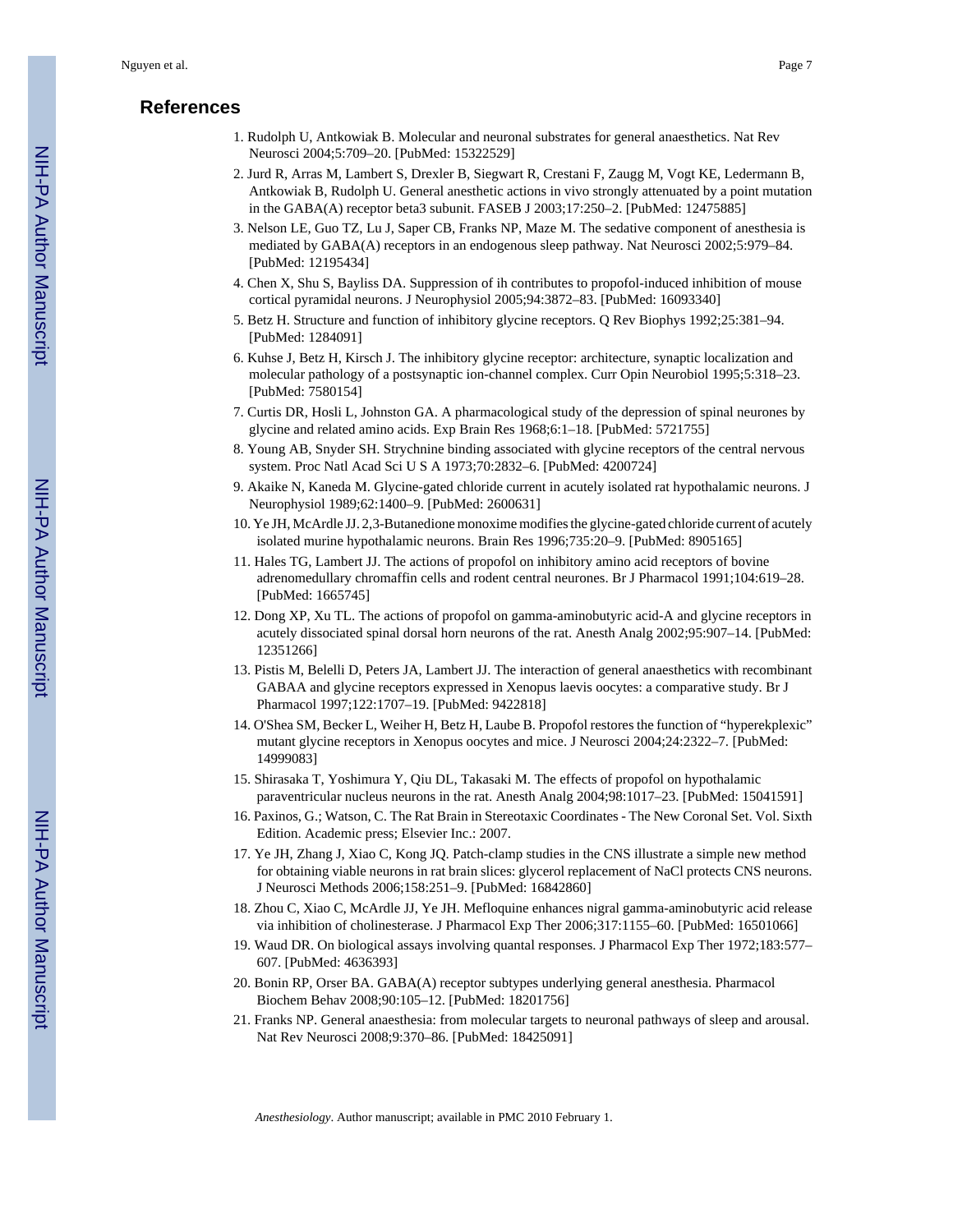- 22. Anis NA, Berry SC, Burton NR, Lodge D. The dissociative anaesthetics, ketamine and phencyclidine, selectively reduce excitation of central mammalian neurones by N-methyl-aspartate. Br J Pharmacol 1983;79:565–75. [PubMed: 6317114]
- 23. Nitz D, Siegel JM. GABA release in posterior hypothalamus across sleep-wake cycle. Am J Physiol 1996;271:R1707–12. [PubMed: 8997373]
- 24. Sonner JM, Zhang Y, Stabernack C, Abaigar W, Xing Y, Laster MJ. GABA(A) receptor blockade antagonizes the immobilizing action of propofol but not ketamine or isoflurane in a dose-related manner. Anesth Analg 2003;96:706–12. [PubMed: 12598250]
- 25. Patten D, Foxon GR, Martin KF, Halliwell RF. An electrophysiological study of the effects of propofol on native neuronal ligand-gated ion channels. Clin Exp Pharmacol Physiol 2001;28:451–8. [PubMed: 11380521]
- 26. Yamakura T, Bertaccini E, Trudell JR, Harris RA. Anesthetics and ion channels: molecular models and sites of action. Annu Rev Pharmacol Toxicol 2001;41:23–51. [PubMed: 11264449]
- 27. Downie DL, Hall AC, Lieb WR, Franks NP. Effects of inhalational general anaesthetics on native glycine receptors in rat medullary neurones and recombinant glycine receptors in Xenopus oocytes. Br J Pharmacol 1996;118:493–502. [PubMed: 8762070]
- 28. Kira T, Harata N, Sakata T, Akaike N. Kinetics of sevoflurane action on GABA- and glycine-induced currents in acutely dissociated rat hippocampal neurons. Neuroscience 1998;85:383–94. [PubMed: 9622238]
- 29. Harrison NL, Kugler JL, Jones MV, Greenblatt EP, Pritchett DB. Positive modulation of human gamma-aminobutyric acid type A and glycine receptors by the inhalation anesthetic isoflurane. Mol Pharmacol 1993;44:628–32. [PubMed: 7690453]
- 30. Daniels S, Roberts RJ. Post-synaptic inhibitory mechanisms of anaesthesia; glycine receptors. Toxicol Lett 1998;100-101:71–6. [PubMed: 10049183]
- 31. Sonner JM, Antognini JF, Dutton RC, Flood P, Gray AT, Harris RA, Homanics GE, Kendig J, Orser B, Raines DE, Rampil IJ, Trudell J, Vissel B, Eger EI 2nd. Inhaled anesthetics and immobility: mechanisms, mysteries, and minimum alveolar anesthetic concentration. Anesth Analg 2003;97:718–40. [PubMed: 12933393]
- 32. Zhang Y, Laster MJ, Hara K, Harris RA, Eger EI 2nd, Stabernack CR, Sonner JM. Glycine receptors mediate part of the immobility produced by inhaled anesthetics. Anesth Analg 2003;96:97–101. [PubMed: 12505932]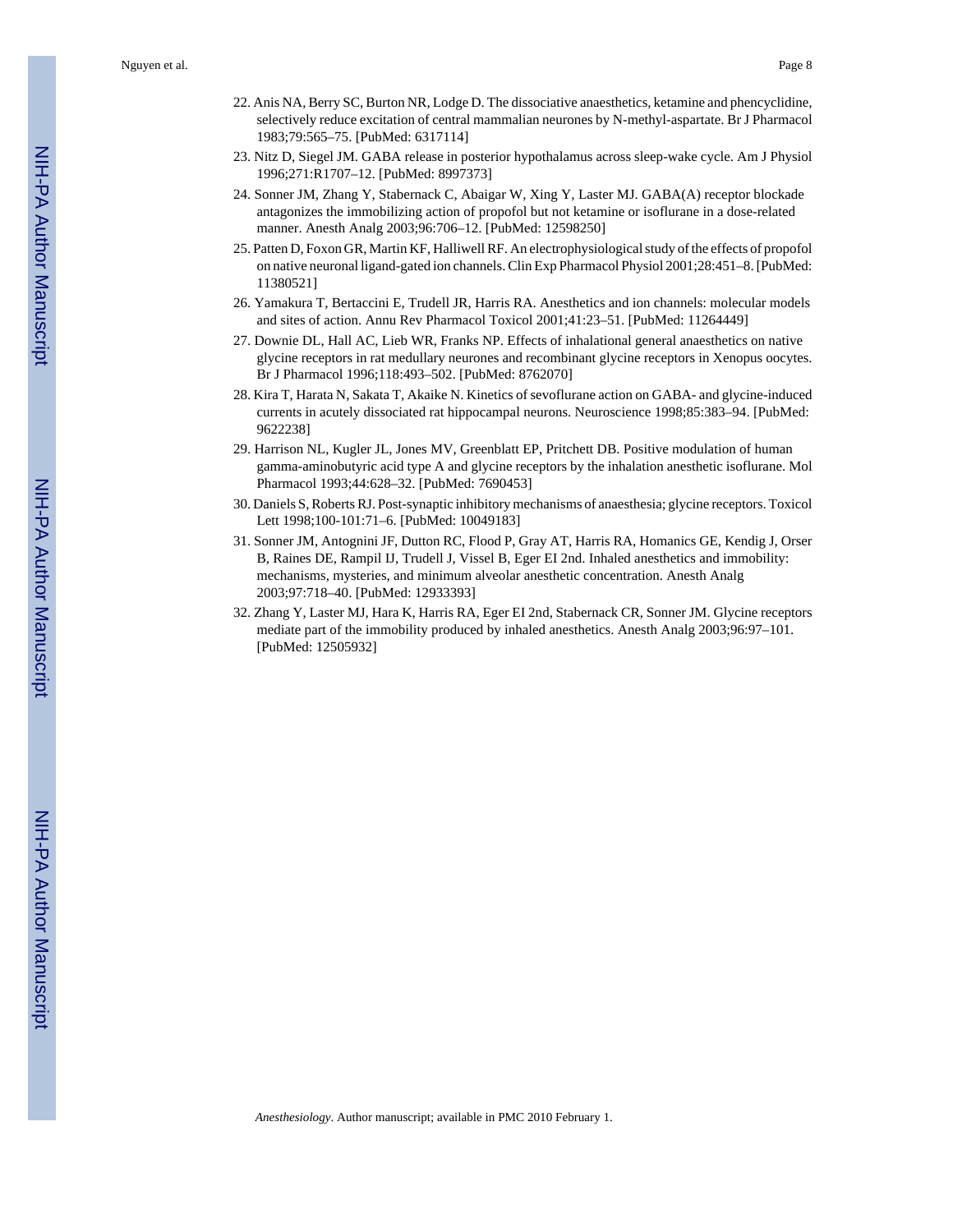Nguyen et al. Page 9





#### **Fig. 1.**

Strychnine (▲0.75 mg/kg, intraperitoneal injection, IP) and GABAzine (•5 mg/kg, subcutaneous injection) decrease the percentage of rats exhibiting loss of righting reflex (Percent LORR) induced by propofol  $(\circ, IP, A)$  but not by ketamine  $(\circ, IP, B)$ . Minimum cohort size is six. The solid lines are the fit to the data, obtained with the logistic equation described in the method section. The EC50  $(\pm$  SEM) and Hill coefficient  $(\pm$  SEM) values are  $69.0 \pm 0.8$  mg/kg and  $8.2 \pm 0.6$  for propofol alone,  $96.0 \pm 2.3$  mg/kg and  $4.6 \pm 1.2$  for propofol + strychnine, and  $104.5 \pm 5.1$  mg/kg and  $3.8 \pm 0.76$  for propofol + GABAzine,  $33.3 \pm 0.5$  mg/ kg and  $13.9 \pm 4.3$  for ketamine alone, and  $33.2 \pm 10.4$  mg/kg and  $12.9 \pm 74.9$  for ketamine + strychnine, respectively.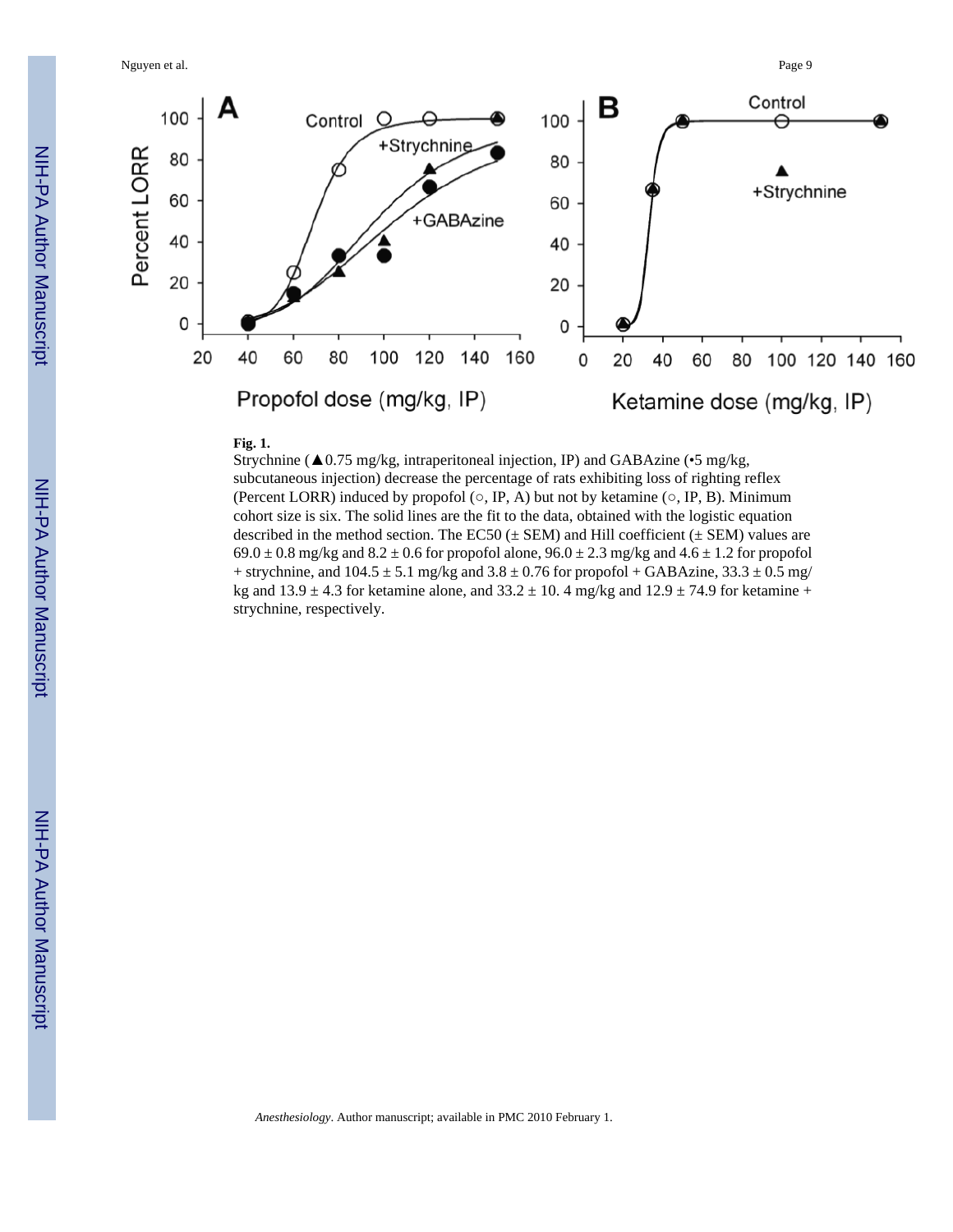Nguyen et al. Page 10



#### **Fig. 2.**

Strychnine (50μg/25μL, intracranial ventricular space injection) decreases the percentage of rats exhibiting loss of righting reflex (Percent LORR, A1), increases the onset time (A2), and reduces the duration (A3) of LORR induced by propofol (intravenous injection, IV), but not by ketamine (intravenous injection, B1-3). Numbers of rats in each group is indicated.  $^*$ , P < 0.05, \*\*,  $P < 0.01$ , propofol verses propofol + strychnine. The solid lines are the fit to the data, obtained with the logistic equation described in the method section. The EC50  $(\pm$  SEM) and Hill coefficient ( $\pm$  SEM) values are 5.18  $\pm$  0.02 mg/kg and 20.6  $\pm$  1.9 for propofol alone, 5.53  $\pm$  0.07 mg/kg and 9.4  $\pm$  1.3 for propofol + strychnine, 10.5  $\pm$  0.3 mg/kg and 6.4  $\pm$  1.2 for ketamine alone and ketamine + strychnine, respectively.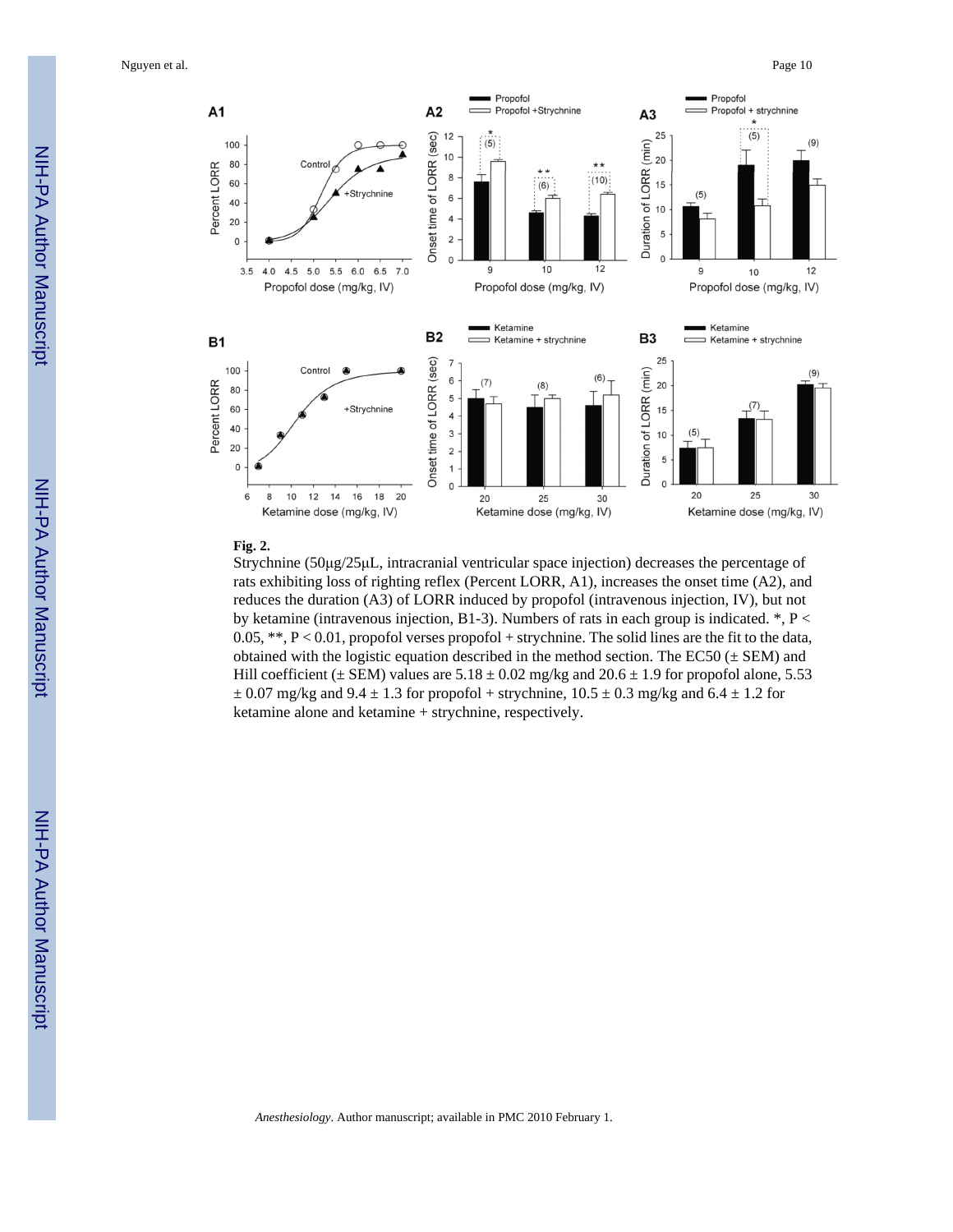

#### **Fig. 3.**

Strychnine abolishes glycine currents of rat posterior hypothalamic neurons in the absence and presence of propofol (A). B, Current traces elicited by glycine (Gly,  $10 \mu M$ ) and propofol (10 μM), applied separately and in combination (as indicated). C, The dose-response relationship for propofol (PRO)-induced potentiation of currents elicited by 10 μM glycine. Each data point is the mean  $\pm$  s.e.m. of 3 to 7 neurons. \* P < 0.05, \*\* P < 0.01, propofol + 10  $\mu$ M glycine verses 10 μM glycine alone. The solid line is least square fit of the following form of Michaelis-Menten equation to the experimental data:  $I = (IMax^* Cn)/(Cn+EC50n)$ , where I, IMax, C, EC50 and *n* are glycine current, maximal glycine current, propofol concentration, the concentration of propofol at which the glycine current is 50% of maximum and the Hill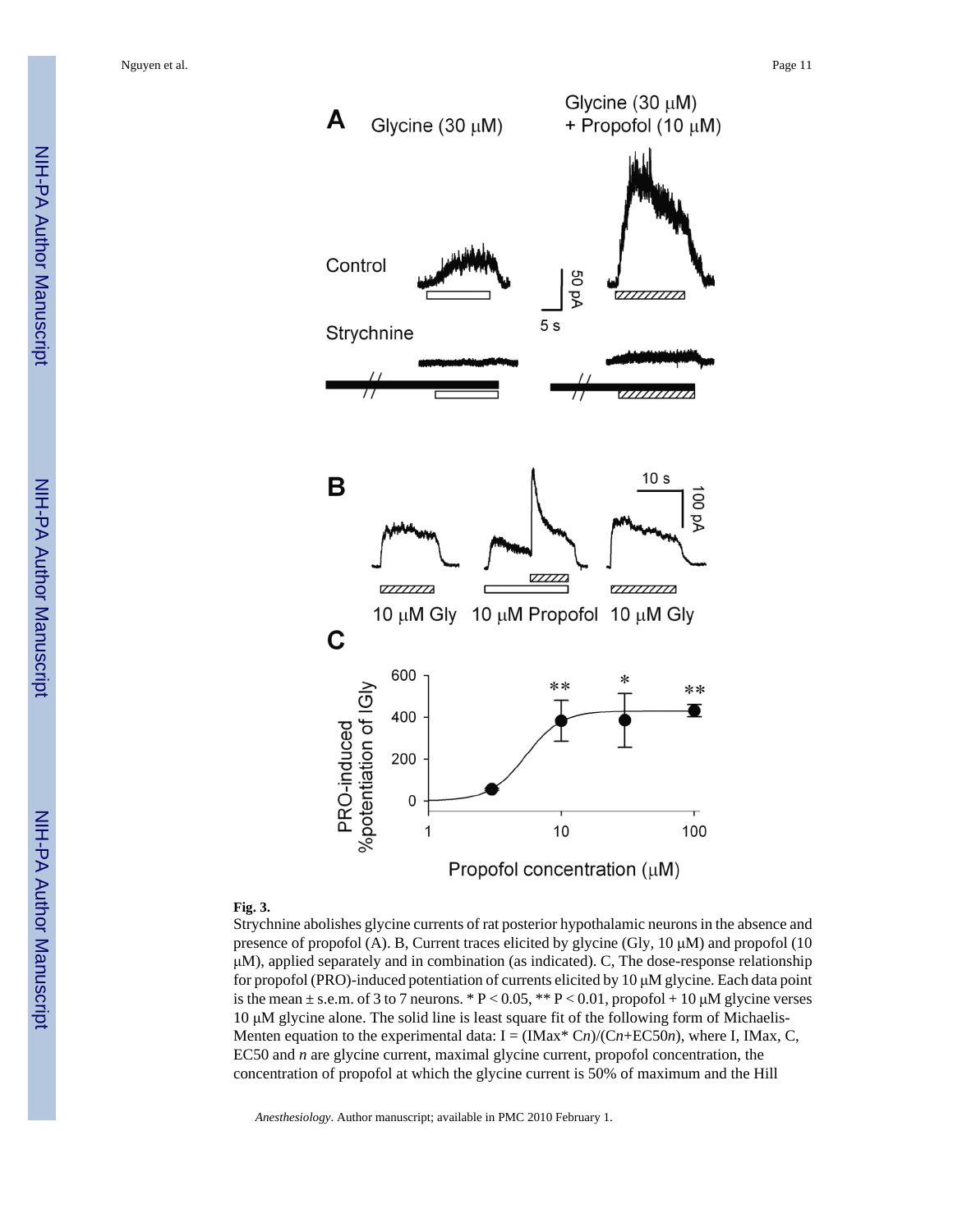Nguyen et al. Page 12

coefficient, respectively. The EC50 (SEM) and Hill coefficient (SEM) values are  $5.4 \pm 0.6$ μM and  $3.2 \pm 0.6$ , respectively.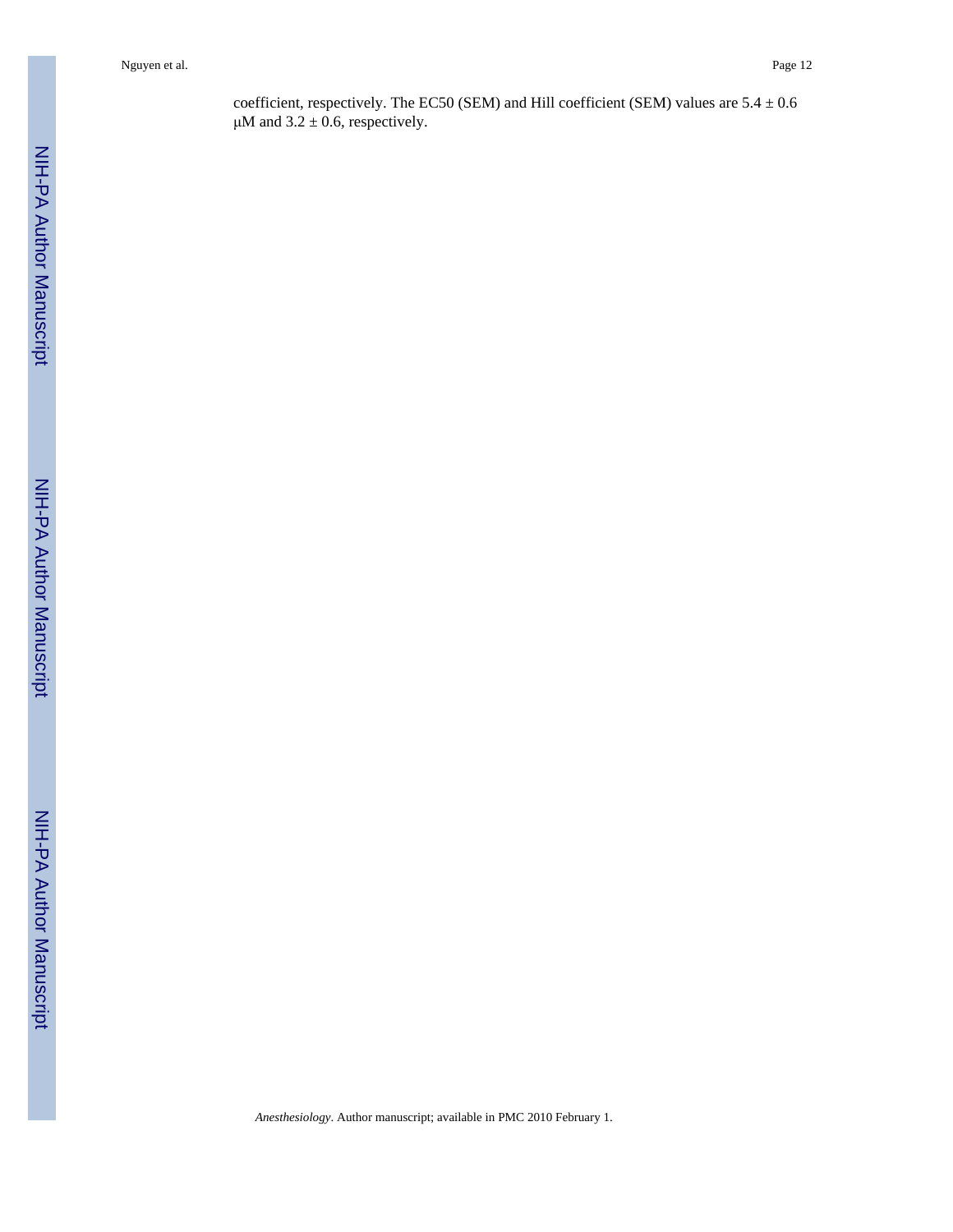

#### **Fig. 4.**

Propofol (PRO) enhances currents induced by glycine and by GABA of posterior hypothalamic neurons in response to subsaturating concentrations of the agonist. Propofol (1 and 10 μM) increased the amplitude of glycine currents induced by 3, 10, and 15 μM glycine (A1, A3, B1, and B2), but not by 30 and 100 μM glycine (A2, A3, and B2). Each data point is the mean  $\pm$ SEM of 4 to 5 neurons. The solid lines are least square fit of the Michaelis-Menten equation described in Fig. 3 to the experimental data. The EC50 and Hill coefficient values are  $35.7 \pm$ 3.1 μM and  $3.7 \pm 1.6$  for glycine alone, and  $11.1 \pm 2.9$  μM,  $1.0 \pm 0.3$  for glycine + 10 μM propofol, respectively. Note that the trace in B1 was recorded from a cell that was isolated using an enzyme free procedure. This neuron preserved some γ-aminobutyric acid-releasing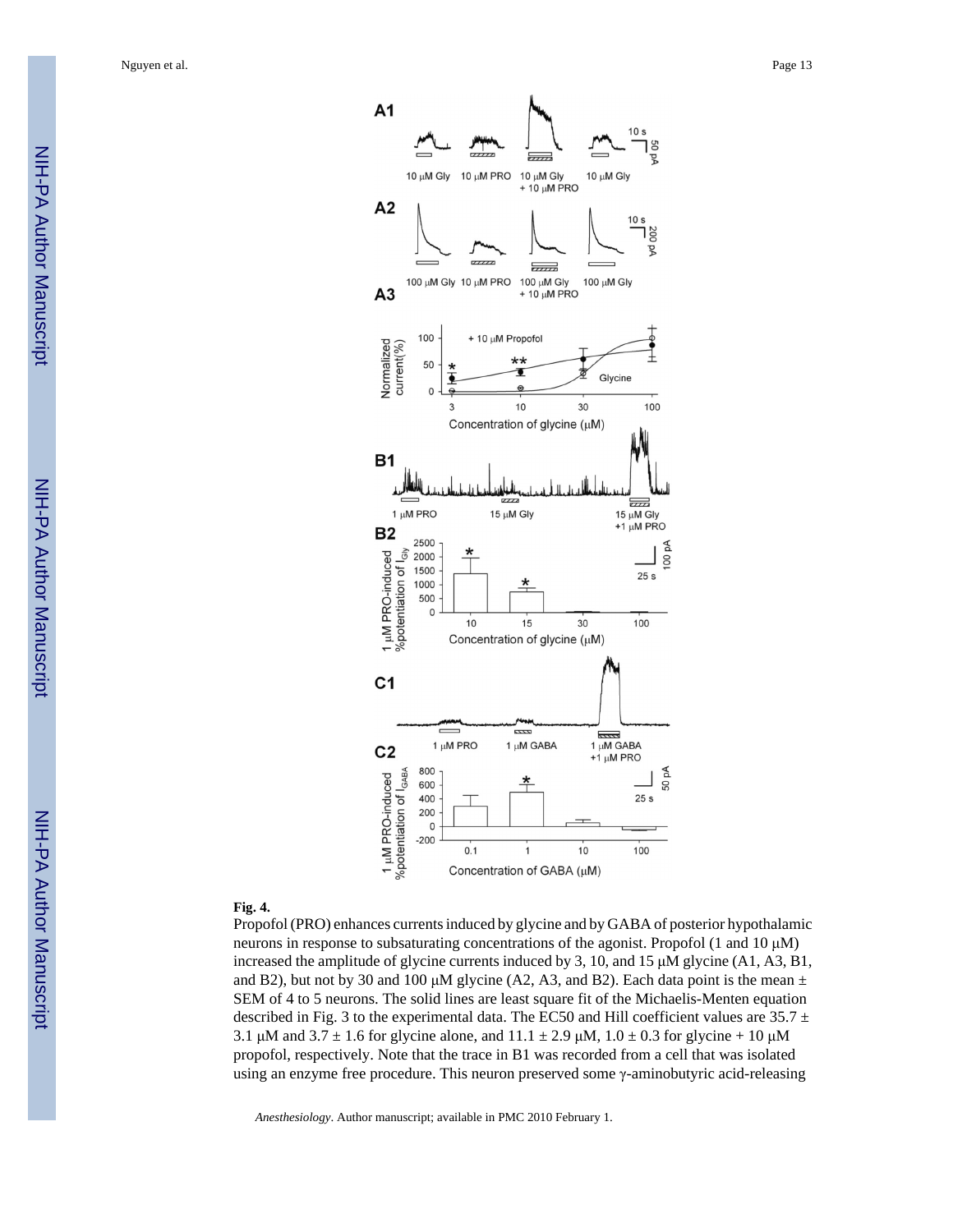Nguyen et al. Page 14

terminals 18. Therefore, some spontaneous events were seen. Propofol (1 μM) increased the amplitude of the current induced by 1 μM γ-aminobutyric acid, but not by 10 and 100 μM γaminobutyric acid (C1, C2). Each data point is the mean  $\pm$  SEM of 3 to 5 neurons.